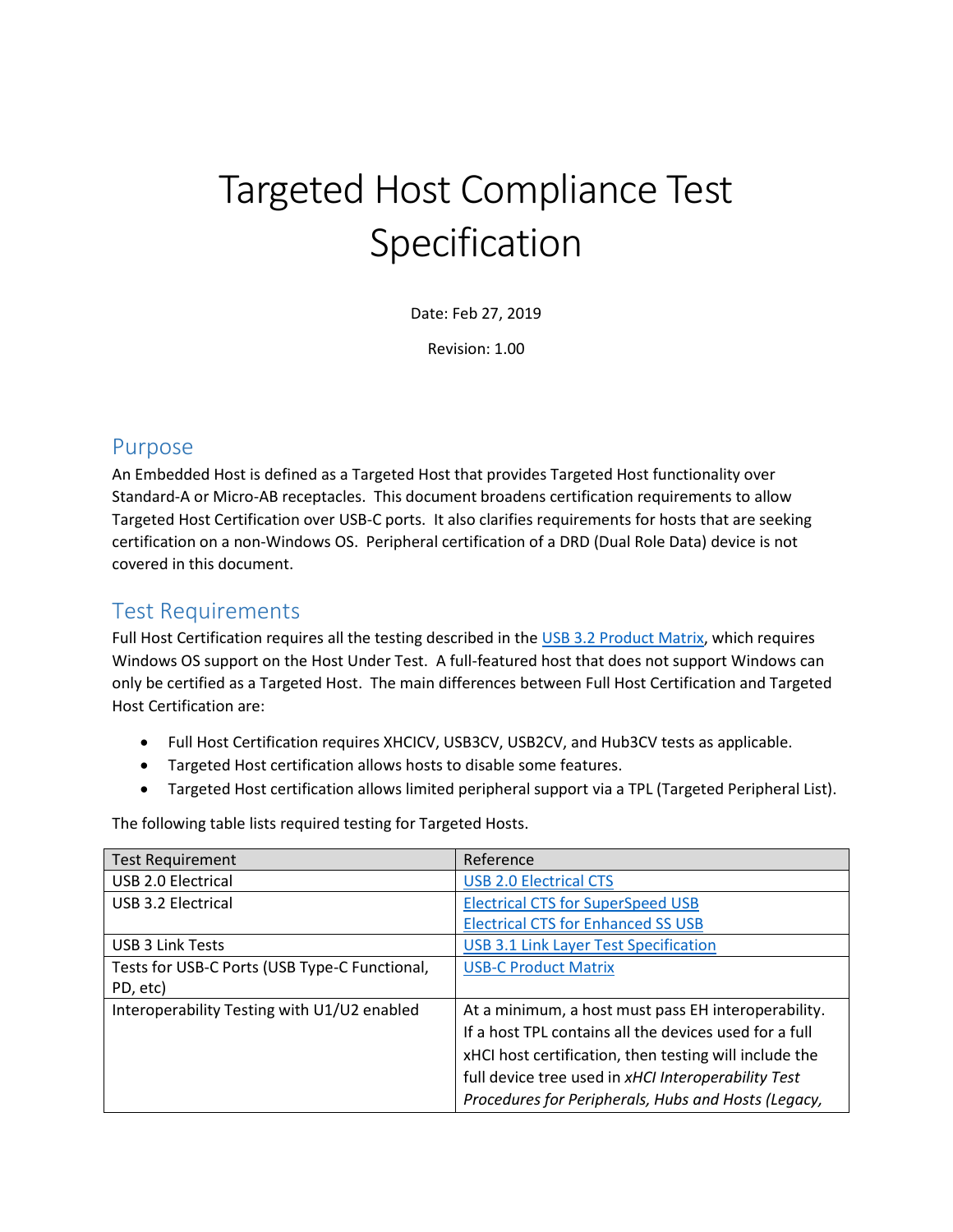|                              | USB Type-C and USB Power Delivery). This also          |
|------------------------------|--------------------------------------------------------|
|                              | includes a subset of 150 popular USB 2.0 devices.      |
|                              |                                                        |
|                              | Compliance Plan for USB On-The-Go and Embedded         |
|                              | Host 3.0.                                              |
|                              | xHCI Interoperability Test Procedures for Peripherals, |
|                              | Hubs and Hosts (Legacy, USB Type-C and USB Power       |
|                              | Delivery)                                              |
| <b>Embedded Host Testing</b> | Compliance Plan for USB On-The-Go and Embedded         |
|                              | <b>Host 3.0</b>                                        |
| BC 1.2                       | <b>USB Battery Charging 1.2 Compliance Plan</b>        |
| xHC Debug Capability         | Required for a full host implementation.               |

#### Full Host Implementations

If a host is seeking Targeted Host Certification only because it does not support Windows, it must pass all testing required in the USB 3.2 Product Matrix, except for CV testing (XHCICV, USB3CV, USB2CV, Hub3CV). These full-featured hosts must work with the full interoperability tree as defined in *xHCI Interoperability Test Procedures for Peripherals, Hubs and Hosts (Legacy, USB Type-C and USB Power Delivery)*. This includes Interoperability with the subset of 150 popular USB 2.0 devices.

# Helps for Linux and Android Implementations

The Linux kernel, including the Ubuntu flavor, includes 2 drivers (modules) that are used for USB-IF testing: *usb\_hset\_test* and *lvs*.

#### USB 2.0 Electrical Testing

Embedded Host testing for USB 2.0 included the definition of a fixture to facilitate electrical testing without user involvement on the Host Under Test. See [PIDVID](http://www.testusb.com/shop.htm) an[d HS Embedded Host Electrical Test](https://www.allion.com/test_fixture/usb-a-b-high-speed-embedded/)  [Board](https://www.allion.com/test_fixture/usb-a-b-high-speed-embedded/) for purchasing information. The software implementation for this is included in Linux kernel v2.6.35 and above. It is also in the Ubuntu distribution, so can be included in Android builds. For directions on applying *usb\_ehset\_test* as a patch, go [here.](http://www.testusb.com/EHHS.html) *usb\_ehset\_test* source code can be found in Linux source at drivers/usb/misc/ehset.c.

This functionality is also available a[t https://code.google.com/archive/p/openusbhset/.](https://code.google.com/archive/p/openusbhset/)

#### Link, USB-C Functional and 3.2 Electrical Testing

• LVS helpers

Some tests in Link and Type-C Functional require "helpers" that initiate particular test conditions (GetDescriptor, etc). The *lvs* module (driver) in Linux can be found in the latest Linux source at drivers/usb/misc/lvstest.c. This module creates attributes that allow initiation of host behavior for Link Tests and USB Type-C Functional Tests (u1\_timeout, u2\_timeout, hot\_reset, u3\_entry, u3\_exit, warm\_reset). The host implementation must include this module, as well as the ability to bind it and access the associated attributes. For an Android device this would typically be done by providing terminal access on a host that has been rooted. The *lvs* driver must be bound to the root hub of the host being tested, or to a hub if there is an embedded hub. Instructions for binding the